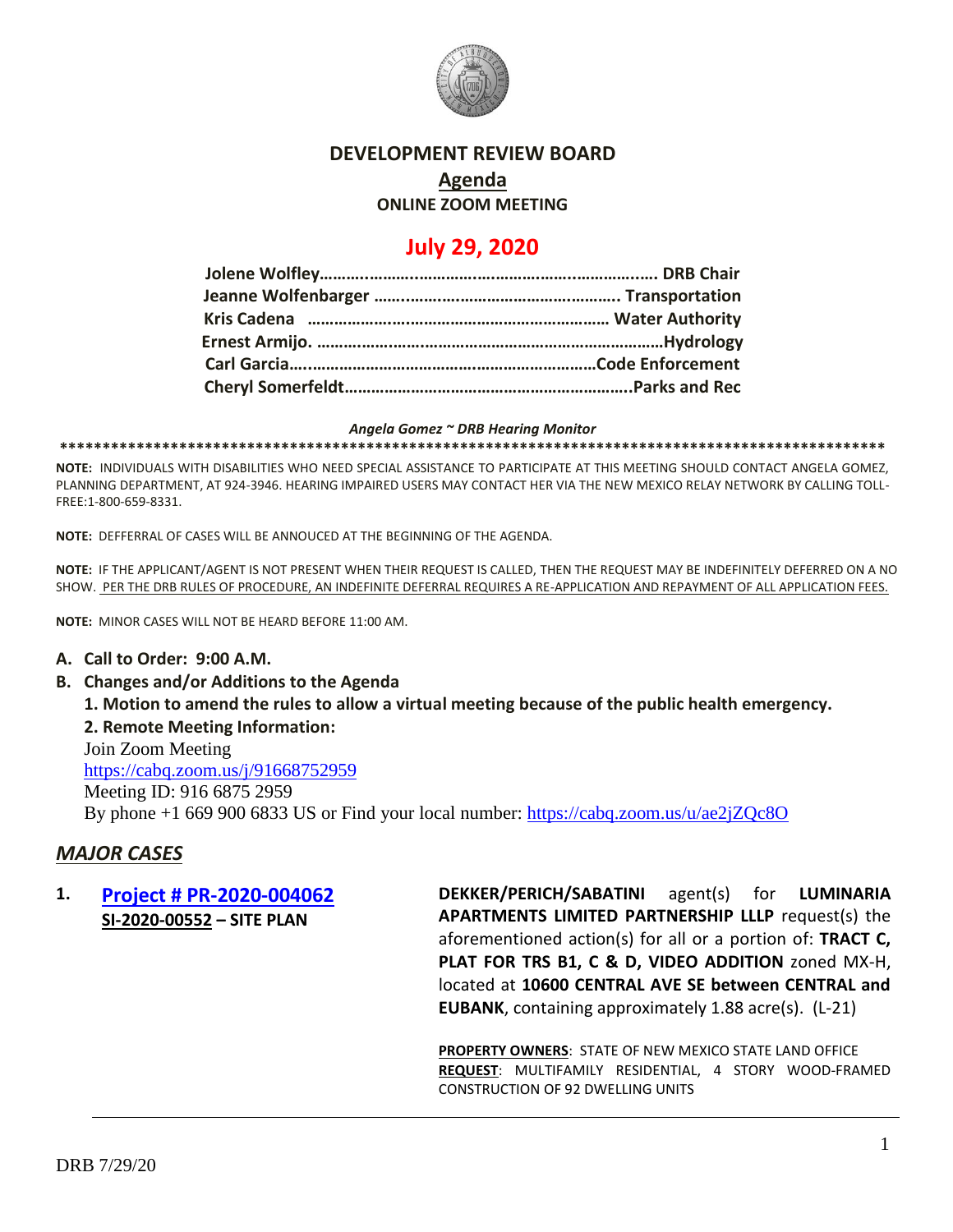**2**. **[Project # PR-2020-003887](http://data.cabq.gov/government/planning/DRB/PR-003887/DRB%20Submittals/PR-2020-003887_Jul_08_2020/Application/) (1010532) SI-2020-00367** – **SITE PLAN**

**SCOTT ANDERSON** agent(s) for **MICHAEL DRESKIN** request(s) the aforementioned action(s) for all or a portion of: **LOT 5, BLOCK 23, BROAD ACRES ADDN,** zoned MX-M, located at **2818 4TH ST NW**, containing approximately 1.27 acre(s). (H-14) *[Deferred from 7/8/20, 7/22/20]*

**PROPERTY OWNERS**: MICHAEL DRESKIN **REQUEST**: SITE PLAN FOR APARTMENT WITH MORE THAN 50 UNITS

**3. [Project # PR-2020-003707](data.cabq.gov/government/planning/DRB/PR-2020-003707/DRB%20Submittals/PR-003707_Jul_15_2020_Supp/Application/2020-003707%20Site%20Plan%20Submittal%203/) SD-2020-00137- PRELIMINARY/FINAL PLAT SI-2020-00247 – SITE PLAN** *(Sketch Plat 7/8/20)*

**ARCH + PLAN LAND USE CONSULTANTS** & **RESPEC** agent(s) for SONATA TRAILS, LLC request(s) the aforementioned action(s) for all or a portion of: **TRACTS 1, 2 & 3, UNIT 4,** zoned MX-M, located at **UNIVERSE BLVD NW between PASEO DEL NORTE BLVD and TREELINE AVE NW**, containing approximately 29.9 acre(s). (C-10) *[Site Plan deferred from 6/3/20, 6/24/20, 7/15/20]*

**PROPERTY OWNERS**: SONATA TRAILS LLC **REQUEST**: APARTMENT COMPLEX DEVELOPMENT

## *MINOR CASES - MINOR CASES WILL NOT BE HEARD BEFORE 11:00 AM*

| 4. | <b>Project # PR-2019-001985</b><br>SD-2020-00117 - PRELIMINARY/FINAL<br><b>PLAT</b><br>(Sketch Plat 1/23/19) | ARCH + PLAN LAND USE CONSULTANTS agent(s) for<br><b>ARMANDO</b><br><b>SEDILLO</b><br><b>DIEGO</b><br><b>AND</b><br>request(s) the<br>aforementioned action(s) for all or a portion of: <b>TRACTS 7,</b><br>8 & 9 BLOCK 6, LEWIS & SIMONDS ADDITION, zoned R-1A,<br>located at 806, 808, 812 ARNO SE between SANTA FE AVE<br>and PACIFIC AVE, containing approximately 0.40 acre(s).<br>$(K-14)$ [Deferred from 7/8/20]                       |
|----|--------------------------------------------------------------------------------------------------------------|----------------------------------------------------------------------------------------------------------------------------------------------------------------------------------------------------------------------------------------------------------------------------------------------------------------------------------------------------------------------------------------------------------------------------------------------|
|    |                                                                                                              | <b>PROPERTY OWNERS: DIEGO AND ARMANDO SEDILLO</b><br><b>REQUEST: LOT CONSOLIDATION FOR 3 LOTS INTO 2 LOTS</b>                                                                                                                                                                                                                                                                                                                                |
| 5. | Project # PR-2020-003239<br>SD-2020-00114 - PRELIMINARY/FINAL<br><b>PLAT</b><br>(Sketch Plat 1/15/20)        | $ARCH + PLAN$ LAND USE CONSULTANTS agent(s) for<br><b>SUNSET VILLA LLC</b> request(s) the aforementioned action(s)<br>for all or a portion of: 16-A,23-A, 45-A, 49-A, 59-A, SUNSET<br>VILLA, zoned PD, located at 600 GARDEN PATCH LN SW,<br>1620 and 1701 GARDEN WAY, 508 TWILIGHT VISTA LN<br>SW, 506 TYRACK LN SW between SUNSET GARDENS RD<br>and HOOPER RD, containing approximately 4.6535 acre(s).<br>$(K-12)$ [Deferred from 7/8/20] |
|    |                                                                                                              | PROPERTY OWNERS: SUNSET VILLA LLC, JOE HAHN<br><b>REQUEST: CREATE 12 LOTS FROM 5 EXISTING LOTS</b>                                                                                                                                                                                                                                                                                                                                           |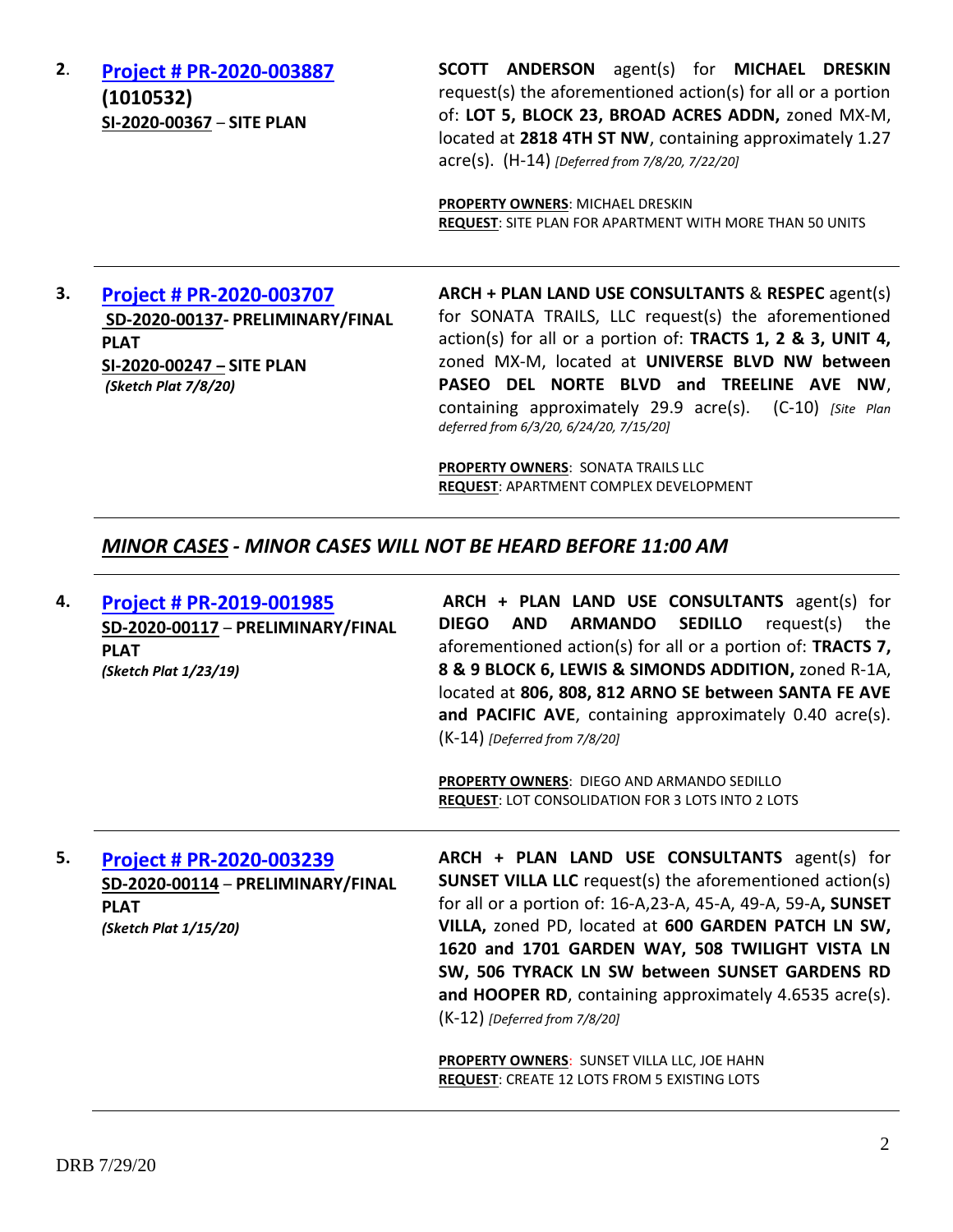| 6. | Project # PR-2019-002607<br>SD-2020-00026 - PRELIMINARY/FINAL<br><b>PLAT</b><br>SD-2020-00107 - VACATION OF PRIVATE<br><b>EASEMENT</b><br>(Sketch Plat 7/17/19) | ARCH+ PLAN LAND USE CONSULTANTS agent(s) for JOHN<br>O. PEARSON request(s) the aforementioned action(s) for<br>all or a portion of: LOT 8-B PLAT OF LOTS 8-A & 8-B UNIT 1<br>ALVARADO GARDENS CONT 0.8967 AC, zoned R-A, located<br>on RIO GRANDE BLVD between ARTESANOS CT and<br><b>CAMPBELL RD</b> , containing approximately 0.8967 acre(s).<br>(G-13) [Deferred from 1/29/20, 2/26/20, 4/8/20, 5/20/20, 7/8/20]<br><b>PROPERTY OWNERS: JOHN D PEARSON</b><br>REQUEST: CREATE 2 LOTS FROM 1 EXISTING LOT                                             |
|----|-----------------------------------------------------------------------------------------------------------------------------------------------------------------|----------------------------------------------------------------------------------------------------------------------------------------------------------------------------------------------------------------------------------------------------------------------------------------------------------------------------------------------------------------------------------------------------------------------------------------------------------------------------------------------------------------------------------------------------------|
| 7. | PR-2020-003626<br>SD-2020-00132 - PRELIMINARY/FINAL<br><b>PLAT</b><br>(Sketch Plat 4/22/20)                                                                     | ARCH + PLAN LAND USE CONSULTANTS agent(s) for<br><b>JULIAN &amp; SUSANA CULL</b> request(s) the aforementioned<br>action(s) for all or a portion of: 7A & 7B, VAN CLEAVE<br>ACRES zoned R-A, located at 1540 VAN CLEAVE NW<br>between SAN ISIDRO ST and GRIEGOS LATERAL,<br>containing approximately 0.8233 acre(s). (G-13) [Deferred<br>from 7/15/20]                                                                                                                                                                                                   |
|    |                                                                                                                                                                 | PROPERTY OWNERS: JULIAN & SUSANA CULL<br><b>REQUEST: LOT LINE ADJUSTMENT BETWEEN 2 EXITING LOTS</b>                                                                                                                                                                                                                                                                                                                                                                                                                                                      |
| 8. | PR-2020-002905<br>SD-2020-00132 - PRELIMINARY/FINAL<br><b>PLAT</b><br>(Sketch Plat 1/15/20)                                                                     | ARCH + PLAN LAND USE CONSULTANTS agent(s) for<br>SUNPORT PARK HOSPITALITY LLC<br>request(s) the<br>aforementioned action(s) for all or a portion of: 2-A-2,<br>SUNPORT PARK, zoned NR-BP, located at WOODWARD RD<br>between UNIVERSITY BLVD and TRANSPORT<br>ST,<br>containing approximately 2.0473 acre(s). (M-15) [Deferred<br>from 7/15/20]                                                                                                                                                                                                           |
|    | PROPERTY OWNERS: SUNPORT PARK HOSPITALITY LLC<br>REQUEST: CREATE 2 LOTS FROM 1 EXISTING LOT, GRANT ADDITIONAL<br>RECIPROCAL CROSS ACCESS, DRAINAGE EASEMENT     |                                                                                                                                                                                                                                                                                                                                                                                                                                                                                                                                                          |
| 9. | Project # PR-2019-002332<br>SD-2020-00085 - PRELIMINARY/FINAL<br><b>PLAT</b><br>VA-2020-00224 - DPM WAIVER<br>(Sketch Plat 1/15/20)                             | ARCH + PLAN LAND USE CONSULTANTS & RIO GRANDE<br><b>ENGINEERING</b> agent(s) for <b>JODY MASTERS</b> request(s) the<br>aforementioned action(s) for all or a portion of: MAP 38<br>300-A1, LANDS OF MASTER, BORIN AND MEMMER zoned<br>R-A, located at 2737 CARSON RD NW between MONTOYA<br><b>NW</b><br><b>ST</b><br>and RIO GRAND BLVD NW, containing<br>approximately 0.92acre(s). (H-12) {Deferred from 6/10/20,<br>6/24/20, 7/8/20, 7/15/20, 7/22/20]<br><b>PROPERTY OWNERS: JODY MASTERS</b><br><b>REQUEST: CREATE 2 LOTS FROM ONE EXISTING LOT</b> |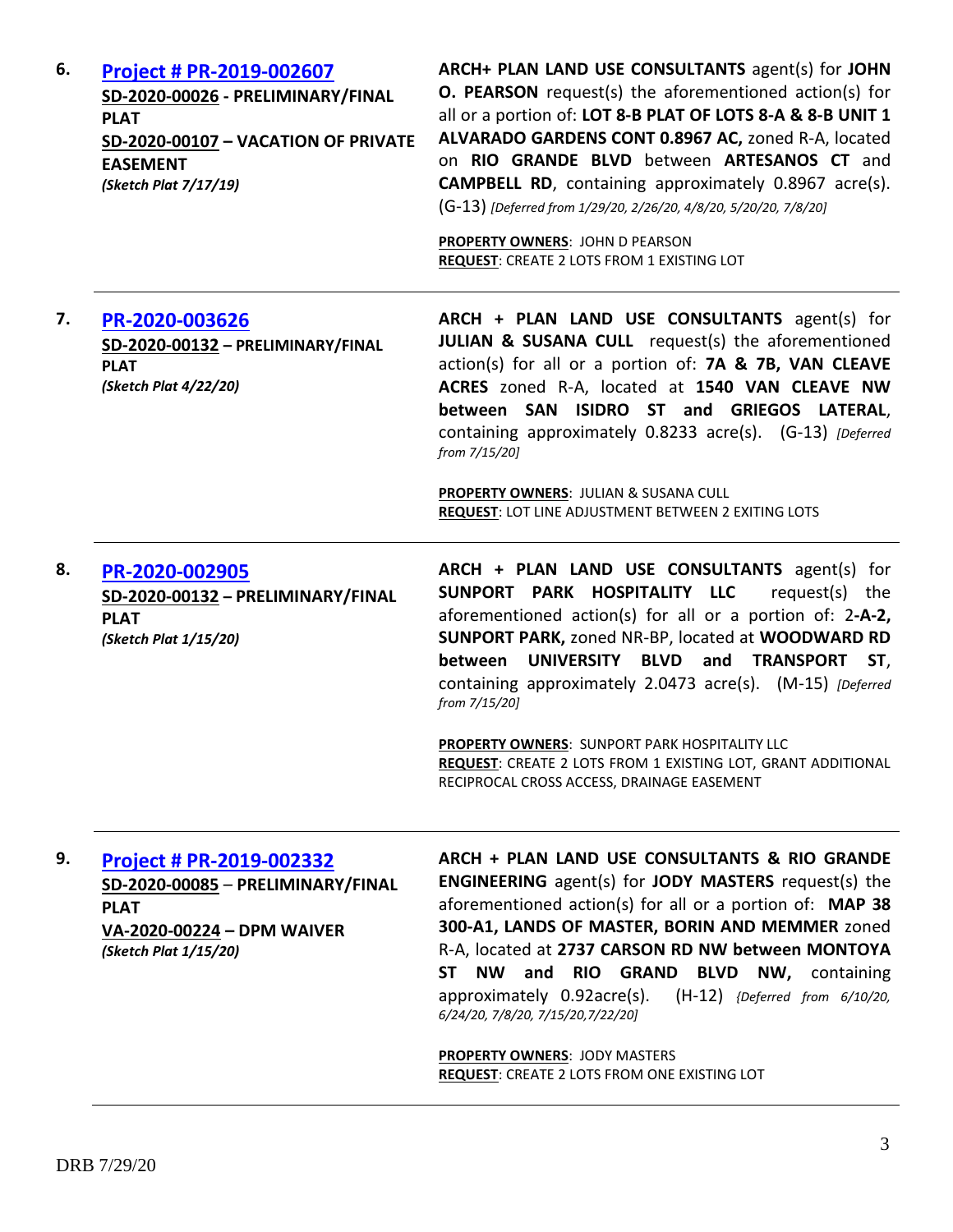| 10. | Project # PR-2019-002268<br>SD-2020-0110 - PRELIMINARY/FINAL<br><b>PLAT</b><br>(Sketch Plat 12/18/19)       | <b>COMMUNITY SCIENCES CORPORATION agent(s) for OUR</b><br><b>LAND LLC</b> request(s) the aforementioned $action(s)$ for all or<br>a portion of: LOT A-4, LANDS OF MICHAEL J. SNOW AND<br>ELIZABETH T. SNOW, zoned R-A, located at 2945 TRELLIS<br>DR. NW between DECKER RD NW and CAMPBELL RD NW,<br>containing approximately 0.8301 acre(s). (G-12) [Deferred<br>from 7/8/20, 7/22/20]<br><b>PROPERTY OWNERS: OUR LAND LLC</b><br>REQUEST: DIVIDE ONE EXISTING LOT INTO 3 NEW LOTS, GRANT<br><b>EASEMENTS</b>                                                                                                                |
|-----|-------------------------------------------------------------------------------------------------------------|-------------------------------------------------------------------------------------------------------------------------------------------------------------------------------------------------------------------------------------------------------------------------------------------------------------------------------------------------------------------------------------------------------------------------------------------------------------------------------------------------------------------------------------------------------------------------------------------------------------------------------|
| 11. | <b>Project # PR-2020-003222</b><br>SD-2020-00116 - PRELIMINARY/FINAL<br><b>PLAT</b><br>(Sketch Plat 1/8/20) | CSI - CARTESIAN SURVEY'S INC. agent(s) for MALL AT<br>COTTONWOOD II LLC C/O WASHINGTON PRIME GROUP<br>LP request(s) the aforementioned action(s) for all or a<br>portion of: TRACT B-4-A, 2 <sup>ND</sup> REVISION COTTONWOOD<br>MALL, zoned MX-M, located at 10000 COORS BYPASS NW<br>between 7 BAR LOOP and COORS BLVD NWP, containing<br>approximately 11.6624 acre(s). (B-13) [Deferred from 7/8/20,<br>$7/22/20$ ]<br>PROPERTY OWNERS: MALL AT COTTONWOOD II LLC C/O<br><b>WASHINGTON PRIME GROUP LP</b><br>REQUEST: SUBDIVIDE ONE EXISTING TRACT INTO 2 NEW TRACTS                                                      |
| 12. | PR-2020-004049<br>SD-2020-00121-PRELIMINARY/FINAL<br><b>PLAT</b>                                            | ALDRICH LAND SURVEYING agent(s) for WESTERN TRAIL<br>TENANCY IN COMMON, GRAYLAND CORPORATION<br>request(s) the aforementioned action(s) for all or a portion<br>of: TRACTS A-2, LAVA TRAILS, zoned MX-L, located at<br><b>WESTERN TRAIL between SOUTHEAST CORNER OF UNSER</b><br>and WESTERN TRAIL, containing approximately 5.0236<br>acre(s). (F-10) [Deferred from 7/15/20]<br><b>PROPERTY OWNERS: GRAYLAND CORP &amp; J2C LLC &amp; LEE RVT</b><br><b>&amp;MESCALL THOMAS J &amp; SPRING FRANK L &amp; ETAL</b><br><b>REQUEST:</b> CREATE 2 NEW TRACTS FROM 1 EXISTING TRACTS AND<br>RELOCATE TEMPORARY DRAINAGE EASEMENT |

## *SKETCH PLAT*